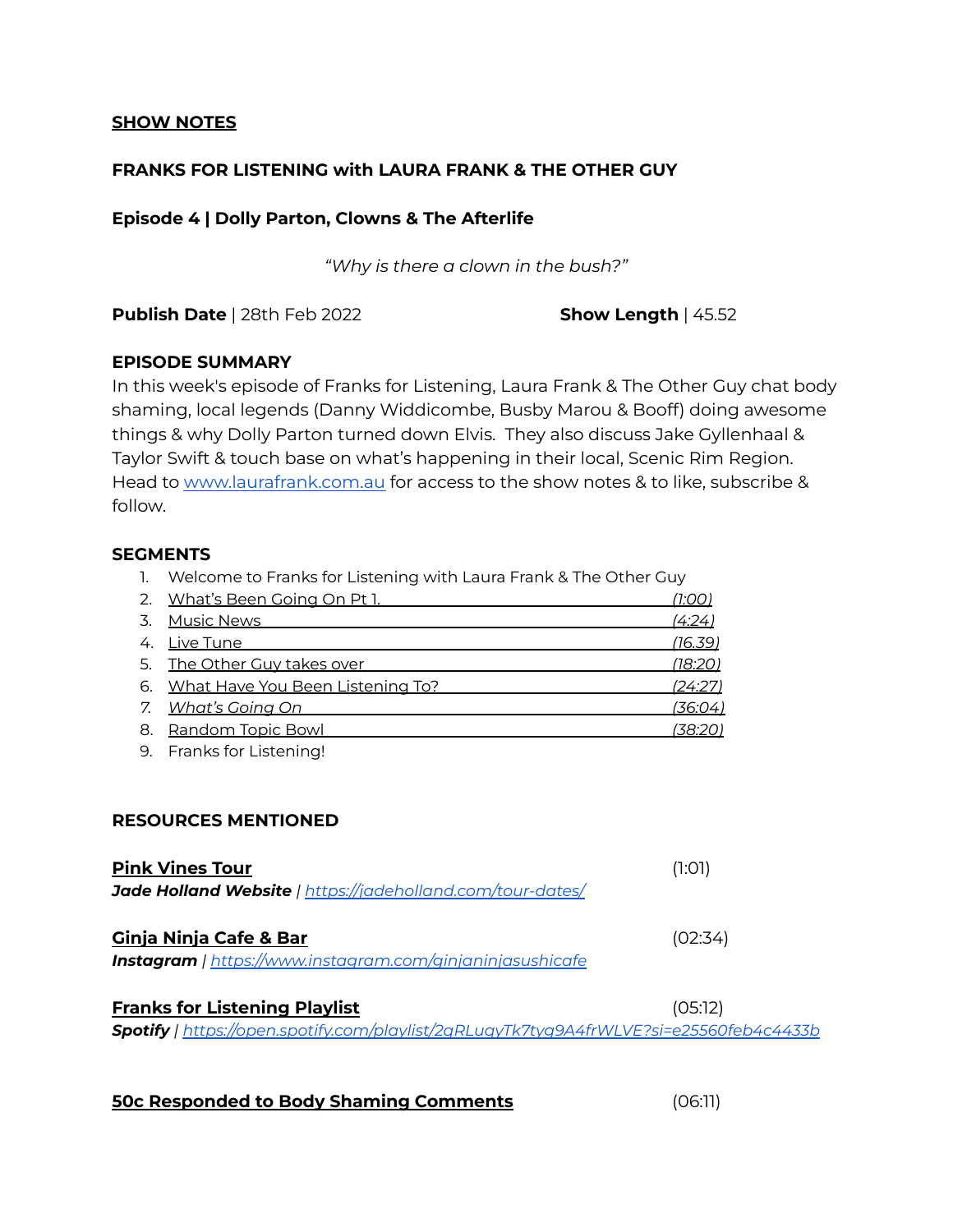*Buzzfeed | https:/ [www.buzzfeed.com/natashajokic1/50-cent-super-bowl-body-shaming](https://www.buzzfeed.com/natashajokic1/50-cent-super-bowl-body-shaming)*

| <b>Baz Luhrmanns Elvis Biopic</b><br>Apple News   https://apple.news/Ax8M1MqszRrucZR24IXm9XQ                                                                      | (09:28) |
|-------------------------------------------------------------------------------------------------------------------------------------------------------------------|---------|
| <b>Danny Widdicombe</b><br><b>Instagram  </b> https://www.instagram.com/dannywiddicombe/?hl=en                                                                    | (10:11) |
| <b>Jake Gyllenhaal Responds to Taylor Swift</b><br>L'Officiel  <br>https://www.lofficielusa.com/music/jake-gyllenhaal-talks-taylor-swift-all-too-well-song-relati | (11:23) |
| <u>onship</u><br><b>The Real Reason Dolly Parton Turned Down Elvis</b><br>Apple News   https://apple.news/A-Bd8FAskQluHGEL6koBjEw                                 | (13:45) |
| <b>Elvis Presley Manager</b><br>Wikipedia   https://en.wikipedia.org/wiki/Colonel_Tom_Parker                                                                      | (16:36) |
| <b>What Happens Just Before We Die?</b><br>Apple News   https://apple.news/APO9zPHSHT7a58-EnLuDfvw                                                                | (18:55) |
| <u>Joanne - Lady Gaga</u><br>Spotify /<br>https://open.spotify.com/album/2ZUwFxIWo0gwTsvZ6L4Meh?si=ZwYUbCtyOAGhXfMdel1Om<br>$\underline{\mathsf{W}}$              | (25:20) |
| <b>Mark Ronson</b><br>Wikipedia   https://en.wikipedia.org/wiki/Mark_Ronson                                                                                       | (27:17) |
| <b>Resist - Midnight Oil</b><br><b>Spotify</b>  <br>https://open.spotify.com/album/4Yq1cfhJVXj7y6aEdaeksm?si=jEhe-fzXS7qbwh6MyIgBMA                               | (29:30) |
| <u>Tarkine, Tasmania</u><br>Wikipedia   https://en.wikipedia.org/wiki/Tarkine                                                                                     | (32:20) |
| <b>Busby Marou</b><br>Spotify                                                                                                                                     | (33:41) |
| https://open.spotify.com/artist/4ETXyV9H1p2P1XYqXXTjiO?si=XRlmSQuWQ6Kl6eeSTbmV-A                                                                                  |         |
| The UKs Living with COVID Plans                                                                                                                                   | (35:40) |

*BBC | https:/ [www.bbc.com/news/explainers-52530518](https://www.bbc.com/news/explainers-52530518)*